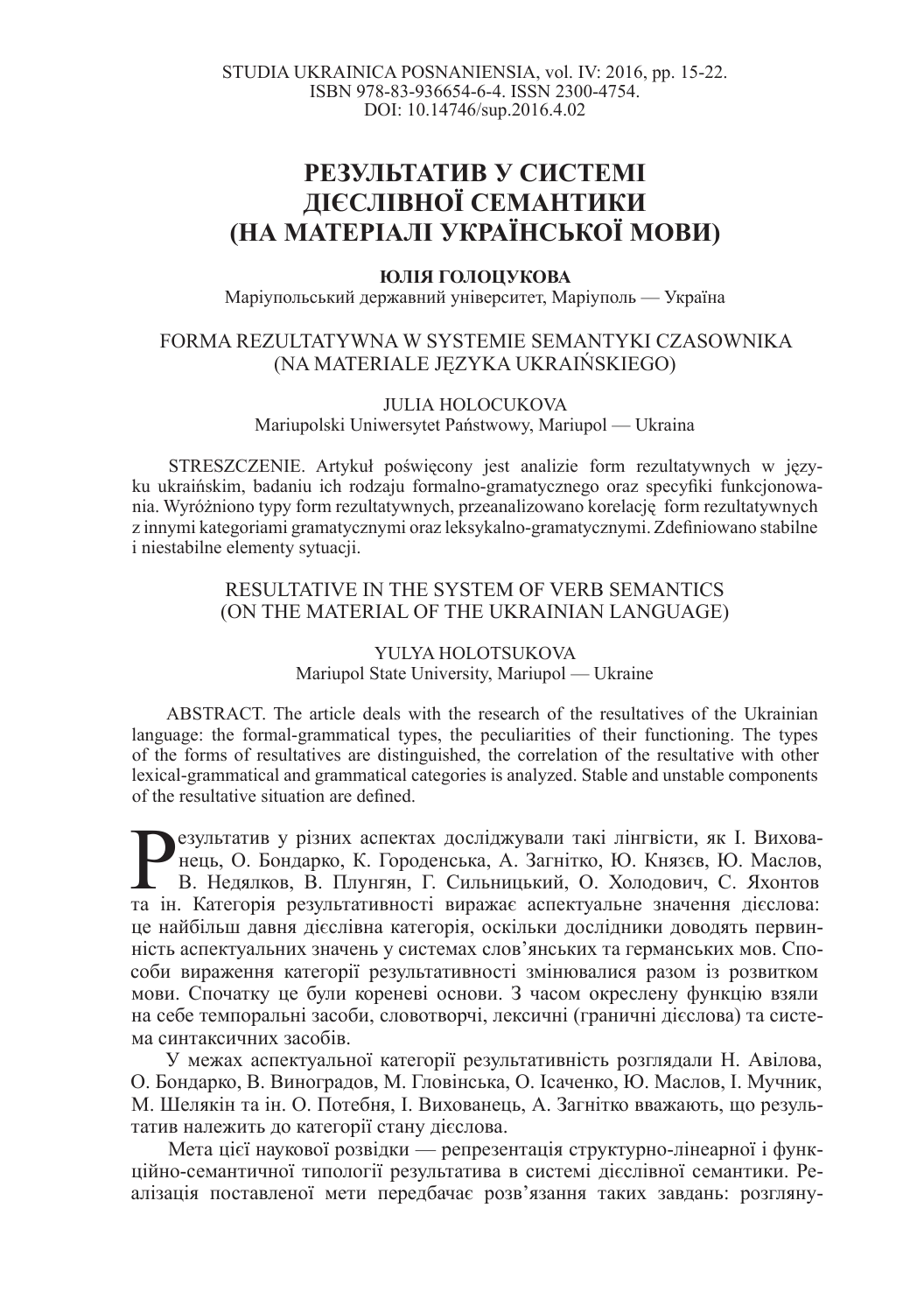ти структурне й семантичне співвідношення / неспіввідношення результатива й категорії транзитивності / інтранзитивності, виявити основні виміри взаємодії результатива й аспекту, закономірності корелятивності категорійної семантики результатива й темпоральної категорії дієслова, взаємовияв та взаємозумовленість результатива та особи дієслова.

Одним із визначальних чинників, що зумовлюють утворення результативних форм, є транзитивність / інтранзитивність вихідного дієслова. Українські результативи переважно утворені від транзитивних дієслів і зберігають водночас транзитивність. Для української мови характерні такі закономірності збереження похідним результативом синтаксичних і семантичних інтенцій твірного результатива від транзитивного дієслова:

— результатив від транзитивного дієслова керує іменником у знахідному (семантика об'єкта) та орудному (семантика інструмента) відмінках: *Оде*- $\frac{a}{x}$ а, руки в них забруднені фарбою та клеєм (Леся Українка); Вся сторона,  $\mu$ µо від сонця, горіла рожевим світом, — здавалося, вона **була викрашена** такою **краскою**(Панас Мирний); *Тіснота, галас, лайка, гуркіт возів, і знову чорна дорога*  $\overline{B}$  *гори, блискання іскор, викресаних підковами, клекіт копит* (О. Гончар); Дивлюся ранком — вже заволочено серпанком сіреньким небо, далі став помалу  $\check{u}$  дощик накрапати (Леся Українка); Величаві тріумфальні ворота закосичено  $u$ едро зеленим віттям кедрини й папороті (П. Козланюк); Закручено руки в ре $m$ ені, і ноги в колодки забиті (А. Малишко) та ін.;

— результатив від транзитивного дієслова керує іменником у родовому відмінку (семантика об'єкта) при запереченні: Казарка була бита на крило, а так  $\delta$ *йльше нічого в неї прострелено не було* (Остап Вишня); Не піднесено їхнього *mpiymфy до рівня свята* (Ю. Збанацький) і под.;

— результатив від транзитивного дієслова керує іменником у родовому партитивному відмінку. Такі транзитиви активно продукують форми на -но, -то, що характерні літературній нормі української мови: Федір Королевич був кодишній арсенальський кадровий робітник, покликаний до армії в перший день  $\ddot{\theta}$ ййни — ще до того, як усіх арсенальських **робітників заброньовано** (Ю. Смолич); *Нашій вельможній шляхті* завдано нечуваної ганьби (З. Тулуб) і таке ін.;

— результатив на -*но*, -*то* від транзитивного дієслова передбачає регулярний вияв інфінітива в правобічному найближчому оточенні, що постає рівноконкурентним знахідному об'єкта: Піднявшись кількома східцями на площадку, Гузь ввійшов у передпокій, де йому було запропоновано зняти пальто (М. Гонта); Командувати червоним фронтом призначено Фрунзе, — шорстко проказав далі старий (Ю. Яновський); Йому дано було особисто заглянути у скринь*ку Пандори* (Н. Рибак).

Результативи української мови мотивовані інтранзитивами, як-от: *В кори-* $\partial$ орах надто чисто прибрано (Іван Ле); Накурено так, що дихати важко було; страшенно смерділо горілкою... (Панас Мирний); Невеличкий перон, видно дав**но метений** і невідомо коли ремонтований, швидко спустів (Ю. Збанацький)  $i$  под.

Традиційно в лінгвістиці аспектуальну категорію визначають так: "Вид є певною граматичною категорією слов'янських мов, саме категорією доконаності — недоконаності (перфективності — неперфективності) дієслівної дії"<sup>1</sup>; аспект — це граматична категорія, що узагальнено вказує, як протікає

<sup>&</sup>lt;sup>1</sup> Ю. С. Маслов, Глагольный вид в современном болгарском литературном языке (значе*ɧɢɟ ɢ ɭɩɨɬɪɟɛɥɟɧɢɟ)*, [ɜ:] *ȼɨɩɪɨɫɵ ɝɪɚɦɦɚɬɢɤɢ ɛɨɥɝɚɪɫɤɨɝɨ ɥɢɬɟɪɚɬɭɪɧɨɝɨ ɹɡɵɤɚ*, Ɇɨɫɤɜɚ 1959, ɫ. 157.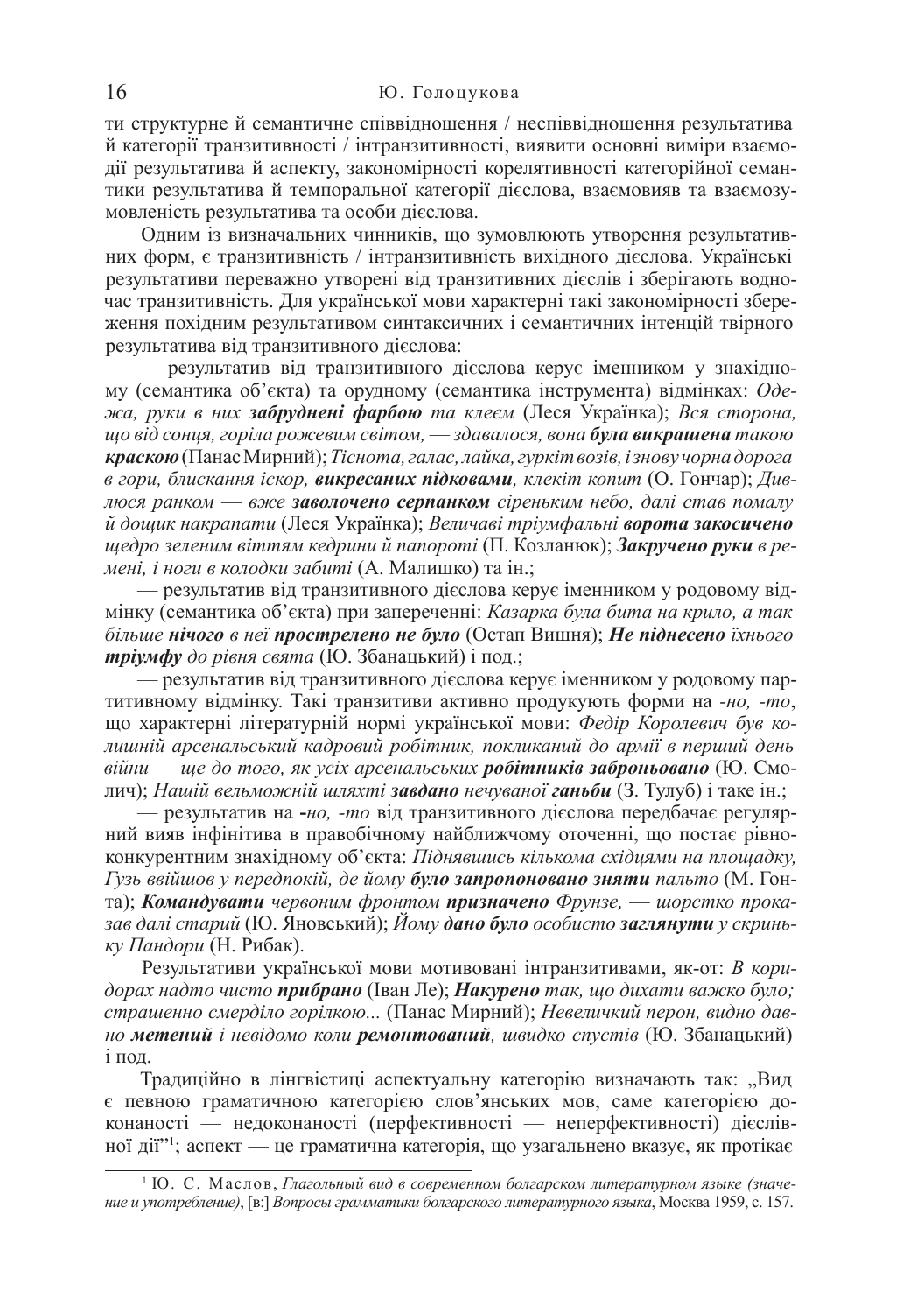або як розподілена в часі позначена дієсловом дія. Хоча й темпоральні, й аспектуальні значення "пов'язані із загальною ідеєю часу"?, але вона зреалізована порізному. На відміну від темпоральної категорії, аспектуальна не має дейктичних функцій: ідея часу виражена інакше — "як внутрішня інгерентна властивість самої позначуваної дії"<sup>3</sup>. У лінгвістиці загальноприйнятою є думка про аспект як про "внутрішній час" дії.

Під "характером протікання та розподілу дії в часі" розуміють такі аспектуальні ознаки, як обмеженість / необмеженість граничністю, наявність / відсутність внутрішньої межі, дія як процес або обмежений границею цілісний факт, кратність, тривалість, фазовість дії, актуальність наслідків дії для пізнішого темпорального плану (перфектність), відмінність між власне дією, станом *і* відношенням. Сукупність цих ознак називають аспектуальністю.

Основним засобом вираження вказаних значень є перфективи та імперфективи. Ці значення можуть бути передані й способами дії — лексикограматичними розрядами. Проте роль центру в мовній системі відіграє саме граматична аспектуальна категорія.

Отже, категорія аспектуальності — це база для аналізу аспектуальних характеристик предикатів. Для української мови семантичною домінантою є "наявність / відсутність внутрішньої межі", точніше, "спрямованість дії на результат / досягнення результату", тому найповніше й найпослідовніше аспектуальна категорія реалізується в рамах граничних (результативних) дієслів, або дієслів із логічною (природною) граничністю та, відповідно, результативів.

Так, одним із двох головних чинників, окрім транзитивності дієслів, від яких залежить можливість утворення результативних форм, є аспектуальна приналежність вихідного дієслова. Результативні форми утворені переважно від граничних перфективних дієслів: класти → закласти → закладений (за- $\kappa$ ладено) — Серію потужних зарядів уже закладено в моноліт, у щойно про- $6$ урені шпури (О. Гончар); бомбити → розбомбити → розбомблений (розбомб- $\alpha$ ено) — Нічого певного не знає він про їхній смертний час, про те, як тонуло **розбомблене** фашистськими літаками транспортне судно (О. Гончар); пити → випити → випитий (випито) — Зайво випитий ківш угорського вина з ніж*них рук молодої Барбари... ламав священні вояцькі звичаї* (Іван Ле); *дряпати* →  $\alpha$ аидряпати → видряпаний (видряпано) — Тим часом стали надходити відповіді **на** його грамоти. Найперше від Судислава. Прислав бересту з видряпани*ми костяним писалом кривулями* (П. Загребельний); *бомбити* → *розбомбити*  $\rightarrow$  розбомблений (розбомблено) — Переправу **розбомблено**. Починають знову  $[60, 60]$  [О. Гончар]  $i$  под $\vdots$  *і* неграничних перфективних дієслів: *бренькати*  $\rightarrow$  пробренькати → пробреньканий (пробренькано) — Шопена вальс, пробрень**каний** невміло / На піаніно. О! Даль яку він срібну відслонив / Мені в цей час вечірньої утоми (М. Рильський); будити → пробудити → пробуджений (пробу- $∂жено)$  — Неначе пробуджені від сну надзвичайністю того, що сподіялось, дюди набули раптом немовби нового бачення світу (О. Довженко); бинтувати  $\rightarrow$  забинтувати → забинтований (забинтовано) — Од страшного болю я за- $\alpha$ *екая, схопив себе за обличчя: воно було вже забинтоване* (Ю. Яновський);  $\delta$ оронити → заборонити → заборонений (заборонено) — Чи знаєте, що "Зоря"  $i$ , Дзвінок" вже заборонені у Росії? (Леся Українка) тощо.

<sup>&</sup>lt;sup>2</sup> Ю. С. Маслов, *Коснованиям сопоставительной аспектологии*, [в:] Вопросы сопостави*тельной аспектологии*, Ленинград 1978, № 1, с. 5.

 $3$  Там же, с. 7.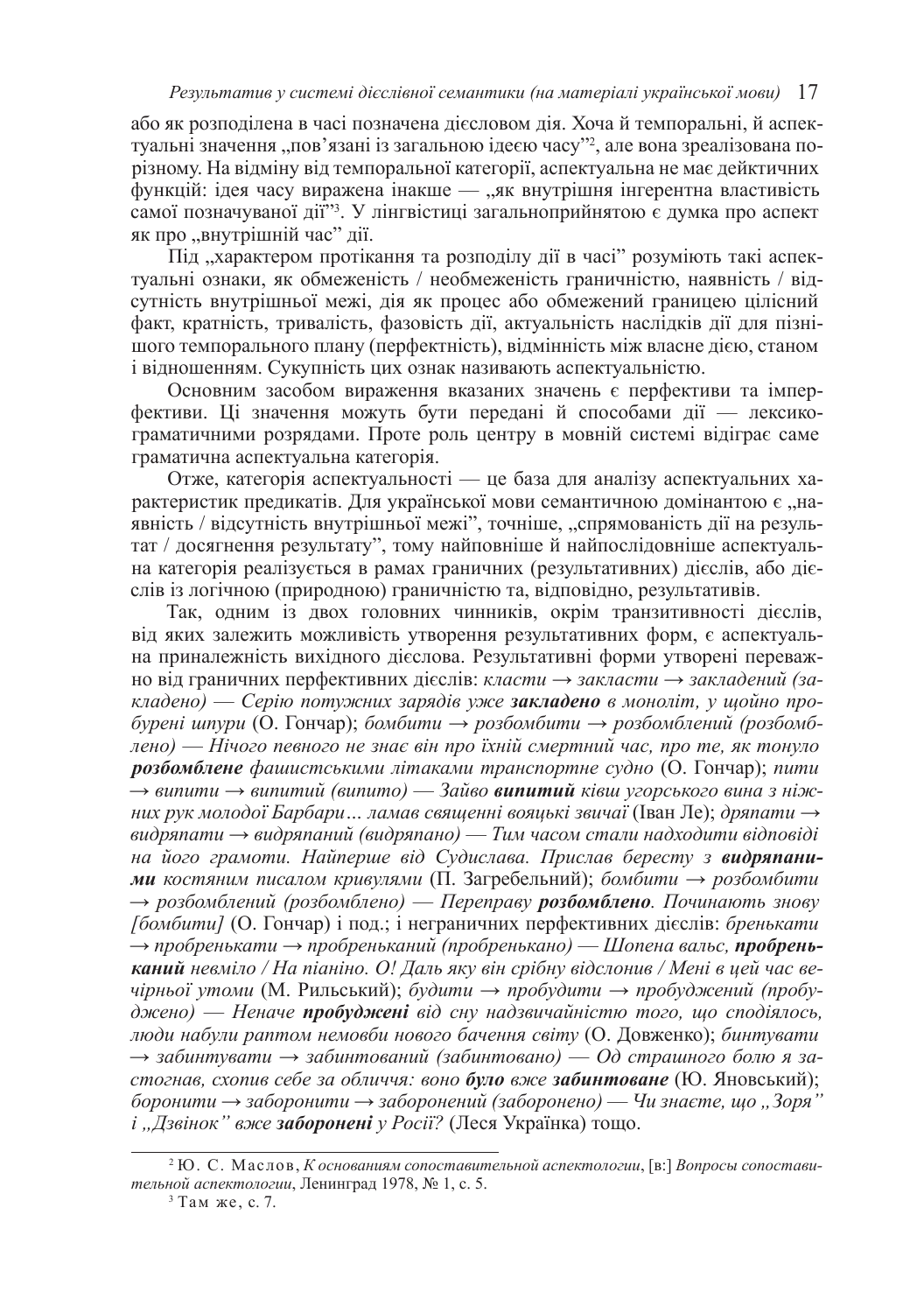Результативи від граничних і неграничних імперфективів характеризуються відсутністю факту кінця дії; залежно від контексту такі конструкції можуть набувати результативного значення, порівн.: Ведмідь скакав, і хмарами пливла під сонцем персть, вибивана ногами (М. Драй-Хмара) — лексема вибива*на*, утворена від імперфектива вибивати, не має факту кінця дії, але в контексті набуває значення "вибита" як наслідок попередньої дії вибивати → виби $mu →$  вибита; [Жандарм:] Я полюбив отсю бідолаху, Анну, сироту..., кривджену нелюдами-братами (І. Франко) — лексема кривджена, утворена від імперфектива *кривдити*, не має факту кінця дії, але в контексті набуває значення "скривджена" як наслідок попередньої дії; Виснажений, знесилений, змуче**ний.** *I самому лихо, і кінь морений так насилу-насилу допхавсь додому аж опівночі* (Г. Квітка-Основ'яненко) — лексема морений у контексті набуває значення "зморений" як наслідок дії "зморити"; *Бійці, товплячись біля вікон, з радістю*  $\epsilon$ впізнавали штурмовані свої верховини, голосно звертались до них, як до живих *icmom* (О. Гончар) — лексема штурмовані, утворена від імперфектива штур*мувати*, не має факту кінця дії, але в контексті набуває значення результату попередньої дії; Перегукуючись, лісоруби складали в стоси останні вогкі від соку *кряжі, гонтарі досортовували шпунтовану гонту* (М. Стельмах) — лексема *ипунтована*, утворена від імперфектива *шпунтувати*, не має факту кінця дії, але в контексті набуває значення результату попередньої дії; А його не кликано, не приманювано, сам прибіг. (П. Загребельний) — кликано в значенні "покликаний", приманювано — "приманено"; — Гляньте на цих орлів, — казав, заду- $\hat{a}$  *мано розглядаючи їх, Журба*, — що не хлопець, то сила, розум, талант... Один *в* один... Це ж усе найкращий цвіт народу, вибираний, пересіяний! (С. Васильченко) — вибираний у значенні "вибраний"; *[Семен Мельниченко:] Як тут гар*- $H$ *0, скільки усякого цвіту! І верба, що вдвох посадовили, розрослась навдивови* $x$ ° *мабуть, часто поливана* (М. Кропивницький) — лексема поливана завдяки першій частині речення набуває результативного значення та ін.

Результативність, у межах аспектуальності пов'язана також із темпоральною семантикою"<sup>4</sup>. В українському мовознавстві в рамах результативного значення розмежовують три темпоральні типи. Результативи аналітично виражають значення часу, яке виявлюване тільки у форм дієслова бути, що набуває статусу регулярного часового маркера.

О. Ісаченко вважає, що пасивний дієприкметник має форми всіх трьох часів зі статальним значенням<sup>5</sup>. На думку Л. Леннгрен, перфектне значення (із різними його відтінками), що належить до теперішнього часу, може бути транспоноване в минулий і майбутній часові плани. Ю. Маслов також уважає, що "форми з «було» і «буде» можуть виражати перфектну семантику<sup>»</sup>. А. Ломов зробив важливе зауваження, що стосується категорії результативноті, — , значення результативності є регулярним: воно проходить крізь усі три часові планий у зв'язку з цим опиняється ніби винесеним за дужки щодо темпоральної категорії"7.

<sup>&</sup>lt;sup>4</sup> Ю. С. Маслов, *Очерки по аспектологии*, Ленинград 1984, с. 195.

<sup>&</sup>lt;sup>5</sup> А. В. Исаченко, Грамматический строй русского языка в сопоставлении с словацким. *Морфология*, Братислава 2003, ч. 2.

<sup>&</sup>lt;sup>6</sup> Ю. С. Маслов, Результатив, перфект и глагольный вид, [в:] Типология результативных *конструкций*, Ленинград 1983, с. 198.

<sup>&</sup>lt;sup>7</sup> А. М. Ломов, Категория вида, способы глагольного действия и базисные аспектуаль- $H$ ые группы, [в:] Вопросы современного русского языка и методики его преподавания в педагоги*ческом вузе*, Курск 1974, ч. 1, с. 61.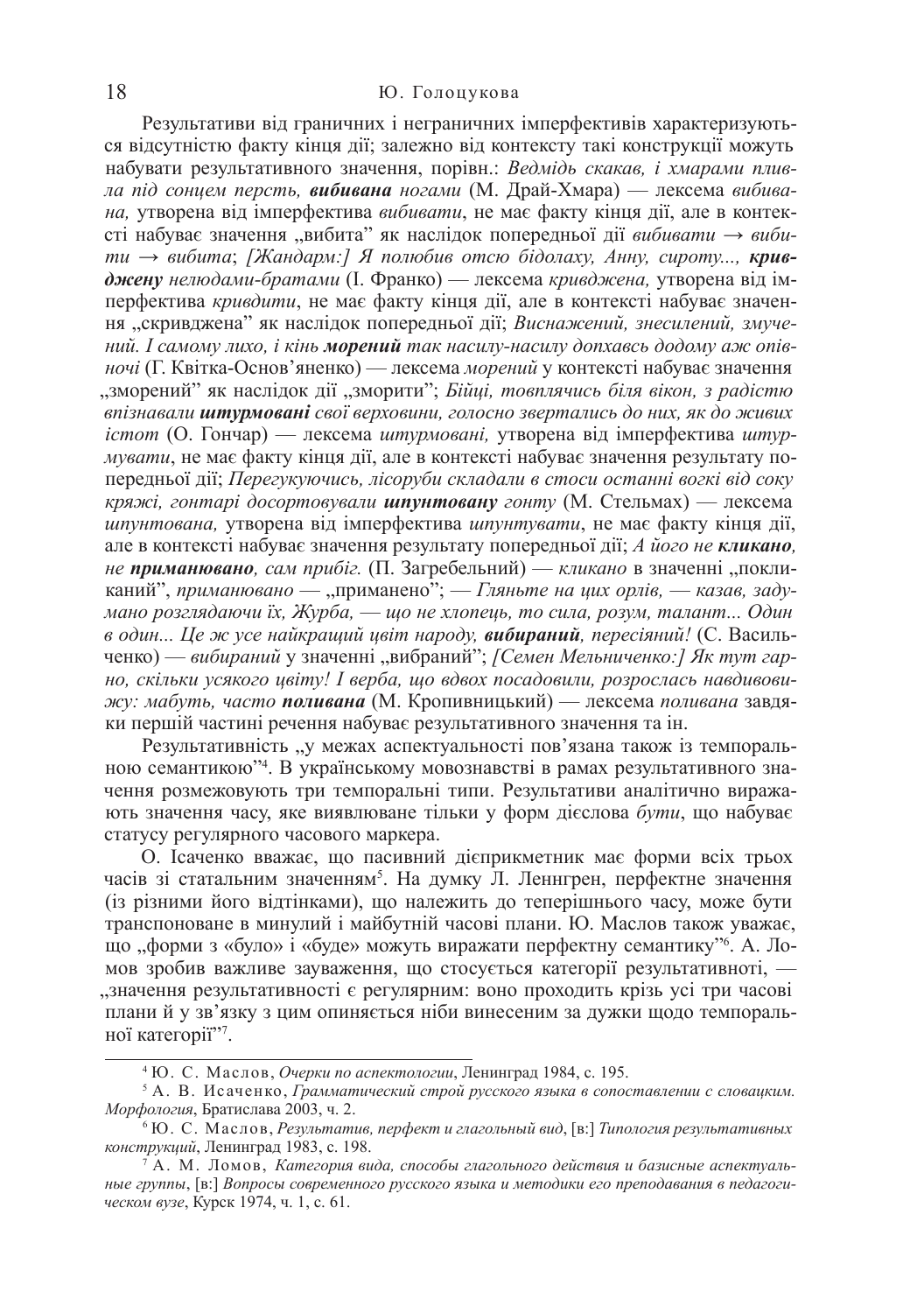Виділяємо тричленну темпоральну систему результативів. Форма минулого часу результатива має значення передування основній дії. Вона вказує на актуальність результату попередньої дії до певного моменту, за точку відліку береться момент у минулому<sup>8</sup>. Конструкція показує, що не тільки дія, але й стан, що виник як наслідок цієї дії, належить до минулого: За рішенням херсонських властей і за бажанням самих тавричан загін незабаром було перейменовано  $\epsilon$  Перший Таврійський революційний полк (О. Гончар); Стріляли на стрільбах, *кололи штиками ті самі опудала, що їх безліч разів уже було переколото кур* $c$ антами піхотного училища (О. Гончар); *Багато беріз було перепсовано ку*дями (Ю. Яновський); *Його голова ... була переповнена думками про вибори* (Л. Мартович); Через голі Робінзонові плечі **була перечеплена** якась руда лат*ɤɚ* (ɘ. Ɂɛɚɧɚɰɶɤɢɣ); *Ɉɥɟɤɫɚɧɞɪ ɩɟɪɟɤɨɧɚɜɫɹ, ɳɨ ɞɨ ɤɚɦɩɚɧɿʀ ɡ ɇɚɩɨɥɟɨɧɨɦ Ɋɨciя зовсім була не підготовлена* (І. Кочура) та ін.

Іноді важко визначити значення форми. На думку Ю. Князєва, співвідносні з предикативними формами на -*но*, -*то* дієприкметникові форми мають лише результативне значення, тому можливість заміни ними форм на -*но*, -*то* може вказувати на результативне значення останньої<sup>9</sup>: Йо*на атаковано зо всіх боків:*  $\ddot{\textbf{b}}$  *він мусить згодитися, щоб його дочку оглянули* (М. Коцюбинський) — атако $a$ ано = атакували — дія; Хоч вересень, а спіє жито, / Ячмінь колосся підійма, / *Отут було кілочки вбито, / А зараз їх чомусь нема* (А. Малишко) — вбито =  $66$ иті, — результат; Бачура зрозумів, що суперечку виграно, що Вовченко здав*c*я (В. Коцюба) — *виграно* = *виграв* — дія тощо.

Майбутній результативний вимір означає, що дія та її результативний стан здійсняться після моменту мовлення або іншого моменту, узятого за точку відліку. О. Шахматов уважав форми з дієслівною зв'язкою буде відповідниками простого майбутнього доконаного виду. Однак аспектологи визнають можливість передачі в майбутньому результативного значення здійсненої дії (Ю. Князєв, А. Ломов, В. Маслова та ін.). Поєднання результатива зі зв'язкою буде в українській мові явище нерегулярне: відсутня практична необхідність виражати результативний стан у майбутньому.

Услід за Д. Вечорек виділяємо такі футуральні перфективи<sup>10</sup>:

— футуральні перфективи, що характеризуються яскравою перфектною семантикою, яка виявляється в особливих синтаксичних умовах, тобто коли футуральна форма входить до складу підрядно-умовної або підрядно-часової частин складного речення: *І сказав, що він, як тільки открито буде полювання, одразу на цілий місяць залізе в комиші* (М. Хвильовий) — результатив буде *открито* повідомляє про майбутню дію відкривати → відкрити та її результат відкритий (відкрито); Коли комбат попередив, що тільки-но кулеметний **ВО2ОНЬ ПРОТИВНИКА буде дезорганізовано**, з фронту готель атакують ще кілька штурмових груп (О. Гончар) — результатив буде дезорганізовано повідомляє про майбутню дію дезорганізовувати → дезорганізувати та її результат дезорганізований (дезорганізовано) та ін. Значення футуральної перфектності в наведених прикладах визначуване не тільки особливим синтаксичним контекстом, але й допоміжною формою буде. Іноді зміст належить до майбутнього, тоді як перфектна конструкція репрезентована презентним перфектом. Як наслідок

<sup>&</sup>lt;sup>8</sup> В. П. Недялков, С. Е. Яхонтов, Типология результативных конструкций: результа $m$ ов, статив, пассив, перфект, Ленинград 1983, с. 153-154.

<sup>&</sup>lt;sup>9</sup> Там же, с. 149.

<sup>10</sup> D. Wieczorek, *Ukrainskij pierfekt na -no, -to na fonie polskogo pierfekta*, Wrocáaw 1994, s. 20–32.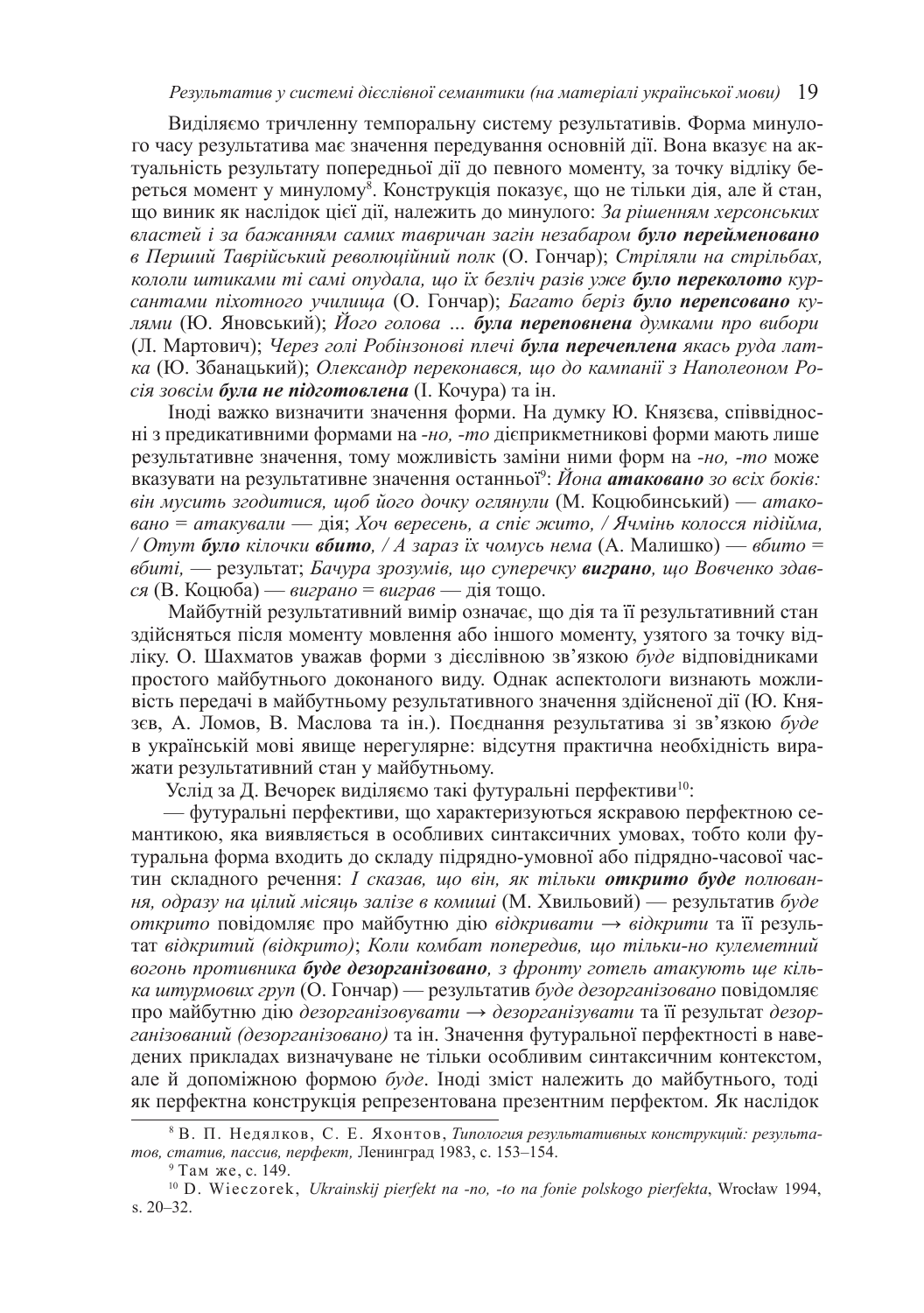— фактичне майбутнє постає як уже здійснене, порівн.: За два місяці буде наша  $u$ кола, але за умовою, шо ви мені допоможете в цьому. І тоді вашого Михайли*ка врятовано* (З. Тулуб) і под. Висловлене можна розцінювати як чергове свідчення експресивних можливостей презентного перфекта, його незалежності від контексту, що вказує на точку відліку;

— футуральні перфективи без особливих синтаксичних умов. Належність до майбутнього часового плану передбачає лише форма буде: — Про ваше поводження з арештованими буде повідомлено вашого безпосереднього началь*ника*! (І. Смолич) — результатив *буде повідомлено* інформує про майбутню дію *повідомляти → повідомити* та її результат повідомлений (повідомлено); Тим часом спокій в краю буде захитаний (Леся Українка) — результатив буде захита*ний* повідомляє про майбутню дію хитати → захитати та її результат захита- $H\overline{u}\overline{u}$  (захитано) тощо.

Існує думка, що форма результатива найскладніша для опису<sup>н</sup>. За свідченням дослідників, основною особливістю перфектного значення, а отже, і результативного значення зокрема, є його ненаративність. Це означає неможливість використання результатива для позначення дій, що хронологічно слідують одна за одною, тобто результативи не включаються до видового контексту, на кшталт, "послідовність"<sup>12</sup>, зате їх включають до контексту типу "сукупність" зі значенням одночасних дій, що не слідують одна за одною.

Український результатив ілюструє ненаративність, позначаючи дії, що відбуваються одночасно, без хронологічної послідовності: Скільки люду там по**жовано**, Невідомо, не полічено, Скільки вбито, покалічено (Д. Павличко);  $R$ кий хаос в тій світлиці! Не метено, не прибрано; все порозкидане (І. Нечуй-Левицький); Прибіг Роман, і повідомив, що забито п'ятеро коней і потрощено його каруцу (О. Гончар); Степові маєтки, в яких минало її дівоцтво, **попалено**,  $p$ *озграбовано* (О. Гончар) тощо.

Проте в українській мові функціонують і форми теперішнього доконаного, для яких характерна наративність, що організовує контекст на зразок "послідовність". Як свідчить аналіз фактичного матеріалу, наративних конструкцій не менше, ніж ненаративних результативних конструкцій, напр.: Для того  $\ddot{u}$  **покладено**, для того й залито цей клаптик асфальту, щоб і свої, і — головне — приїжджі бачили, що й ми тут, у степах, не від темноти своєї на тягачах  $mpa$ *семось* (О. Гончар); За що ж тебе, світе-брате, в своїй добрій, теплій хаті  $\boldsymbol{\delta}$ ковано, омурано, премудрого одурено, багрянцями закрито і розп'ятієм доби $mo$ ? (Т. Шевченко); *Скільки труда було покладено на виховання цих полум'яних юнаків, скільки пролито крові, скільки кращих з кращих чернігівців, киян, пол*тавців поховано з піснями або й просто кинуто мертвими на полях цієї тра $zi$ чної Волині! (О. Довженко); Зверху **помащено** та притрушено червоним ма $k\omega$ M... (М. Коцюбинський); *Поле поорано, поле заскороджено; Повне і чисте* зерно В землю, дощем перемиту, **положено**, Поки не встане воно (Я. Щоголів);  $\overline{\text{J}}$ обре, що вкорочено вік Іслам-Гірею і посадовлено на ханський престол в Бахчисараї Магомет-Гірея (Н. Рибак); Одної ночі мене було спіймано на гарячому  $i$  приставлено перед очі нашого боса (І. Муратов) і под.

З наведених прикладів видно, як ненаративність, тобто здатність результатива позначати дії, які хронологічно слідують одна за одною, підтверджує,

<sup>&</sup>lt;sup>11</sup> В. П. Недялков, Заметки по типологии результативных конструкций, [в:] Его же, *Ʉɨɦɦɭɧɢɤɚɬɢɜɧɨ-ɩɪɚɝɦɚɬɢɱɟɫɤɢɟ ɢ ɫɟɦɚɧɬɢɱɟɫɤɢɟ ɫɜɨɣɫɬɜɚ ɪɟɱɟɜɵɯ ɟɞɢɧɢɰ*, Ʉɚɥɢɧɢɧ 1980, c.143–151.

<sup>&</sup>lt;sup>12</sup> В. П. Недялков, С. Е. Яхонтов, Указан. источник.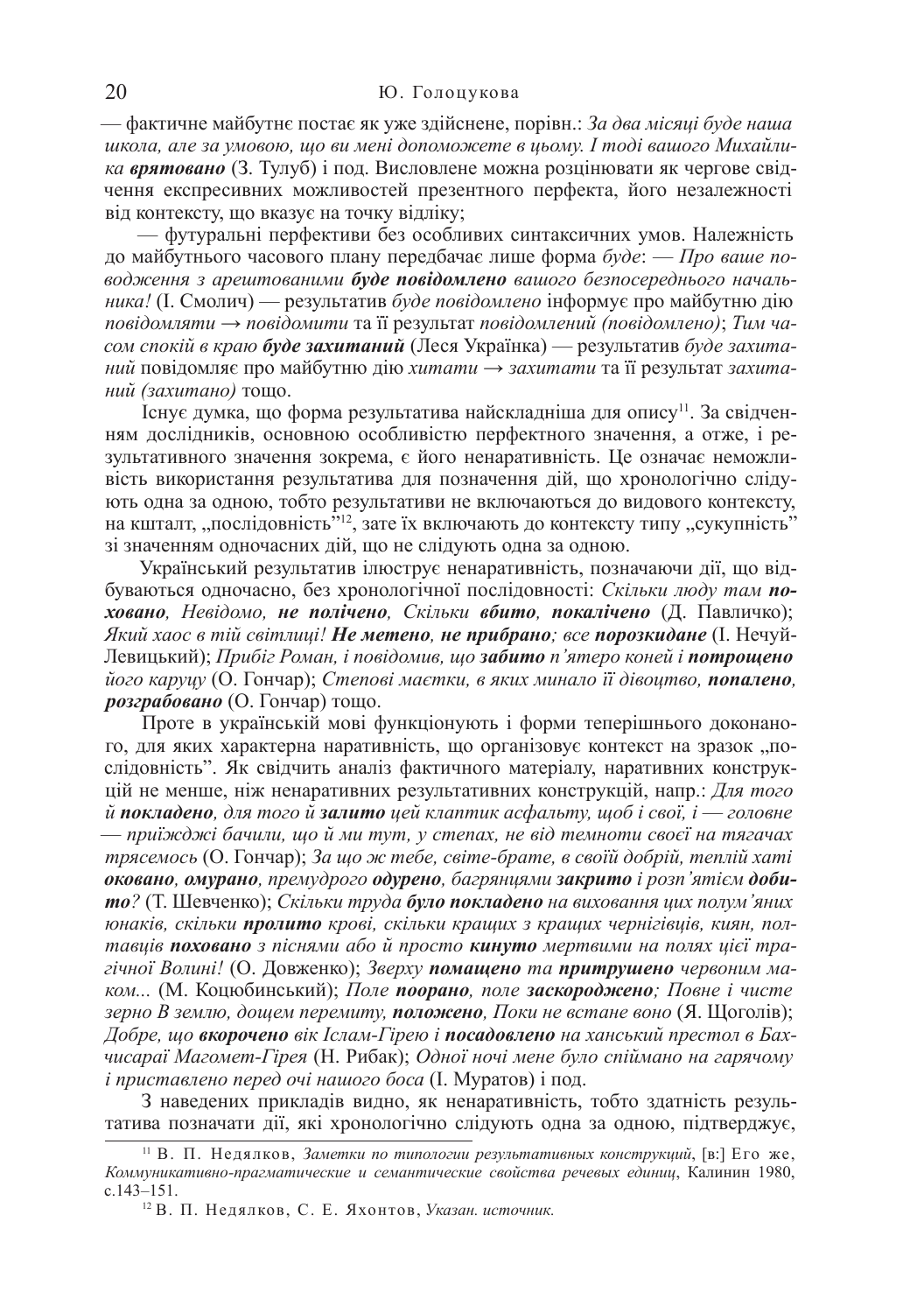що результатив не виражає ідеї дії в чистому вигляді, незалежно від результату дії, тому ненаративність уважаємо важливою семантичною ознакою результативного значення, залишаючи за наративністю, тобто здатністю результатива позначати ситуації зі значенням одночасних дій, що не зміняють одна одну, право репрезентувати дію і без збереженого результату.

Характерною особливістю категорії особи є і її невласне-дієслівний характер<sup>13</sup>. Семантичний зміст категорії особи становлять особа або предмет, що виконують дію або перебувають у станах, виразниками яких є дієслова. Виконавцем дії, носієм процесу чи стану може бути мовець, співрозмовник (слухач) або особа чи предмет, що не беруть безпосередньої участі в комунікативному акті. На цій основі вирізняють три грамеми категорії особи: 1) суб'єкт повідомлення (мовець); 2) адресат повідомлення (слухач); 3) об'єкт повідомлення.

Особливої уваги з огляду на зв'язок з категорією особи вимагають результативні форми на -*но*, -*то*. Зафіксовані приклади дають змогу класифікувати результативи за такими значеннями особи:

а) значення здійснення дії невизначеним суб'єктом: До картини було при $c$ үнүто стілець, і за знаком матушки Раїси Санька злізла на нього (О. Донченко); — До нас скинуто зв'язкового Центрального партизанського шта- $\delta$ у з шифром та дорученням. Прийде на старі, провалені явки (Ю. Яновський) тошо:

б) значення речовинного суб'єкта: природні явища чи стихія: На обрії, од- $\beta$ *дзу* ж за селом, де оболоню **тишею сповито,** горять кульбаби (В. Стус); імена зі значенням "артефакт": *Прожекторами небо пописано* (П. Тичина); Дивдюся ранком — вже заволочено серпанком сіреньким небо, далі став помалу  $\check{u}$  дощик накрапати (Леся Українка); метафоричні найменування: Повітрям *түгим і червоним серия переповнено вщерть* (В. Сосюра); Серие клекотом *горя ошпарено* (І. Драч); істота: Грядку шибулі **було зрито кротом** (Є. Гуцало) тощо.

Усі наведені приклади містять агентивний додаток. Зазначимо, що як тільки агентивний додаток не фіксується, відразу з'являється суб'єктна неоднозначність, напр. у реченні Пилюку піднято можливі значення особи і не-особи / істоти та не-істоти, а також значення довільності.

Щодо учасників мовної ситуації в аспектології аргументовано виділяють три основні персональні різновиди суб'єктної ситуації "діяч":

- а) діяч мовець,
- б) діяч слухач,

в) діяч — третя особа.

Аналіз різних варіантів відношень мовця й слухача до дії (А. Ломов, В. Недялков, С. Яхонтов) уважається необхідним, оскільки традиційне розуміння категорії особи видається неадекватним. Так, в українських результативних конструкціях до кола можливих суб'єктів дії може включитися кожний учасник ситуації мовлення. Діячами постають:

 $a)$  мовець: Згадуючи усі сумніви, трудноші і прикрості у процесі створення  $\phi$ *или, коли сценарій уже затверджено і, як ведеться, вже "пронумеровано,* прошнуровано й скріплено сургучною печаткою", я приходжу до такого ви $c$ новку: народ доручив нам свою кінодраматургію для того, щоб ми здобували в *ній перемоги* (О. Довженко); *Ось уже перейдено пісок і глину, і корінь занурю-* $\epsilon$ ться, як жадібний хробак, у жовту землю (Ю. Яновський) тощо;